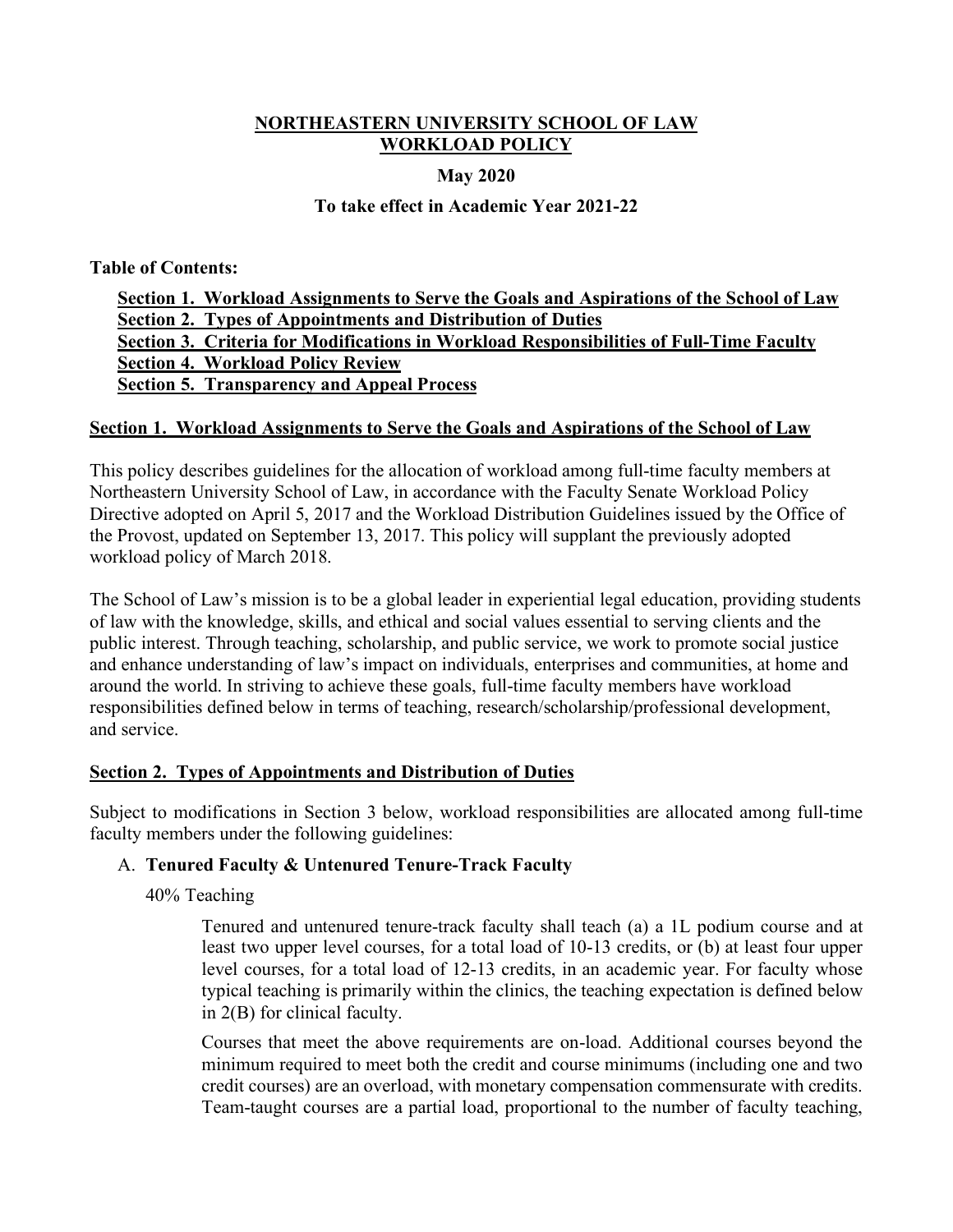such as a half-load for each of two faculty, or other equitable division of workload as agreed by the faculty.

As part of their teaching responsibilities, all full-time faculty members should also be available to students for supervision of student work and for general academic advising. Supervision of student work usually includes review and evaluation of independent study projects and papers submitted for the law school's Rigorous Writing Requirement, and may include coaching student participation in moot court and other competitions. Responsibilities may also include serving as faculty advisor for a student organization.

Teaching Portfolio and Service Courses: After the 2021-22 transition year, all faculty shall be prepared to teach a service course as part of their teaching portfolio and are encouraged to consider their teaching portfolio as encompassing four or more courses that they are prepared to teach. Tenure-track faculty shall not be required to change their teaching portfolio until after receiving tenure. Service courses consist of (1) 1L courses and (2) upper level courses that we expect many law students to take, that are offered multiple times per year, and that a broad range of faculty could reasonably be asked to teach, regardless of individual faculty specialty. The following upper level courses are currently defined as service courses: Professional Responsibility, Evidence, Administrative Law, and Corporations. Over time, the definition of service course may change depending on enrollment and the number of times the course is taught each year. Faculty who teach two service courses in a year shall have the option to teach a limitedenrollment course as part of their workload.

40% Research/Scholarship (50% for untenured tenure-track faculty)

As specified in NUSL regulations concerning tenure and promotion, scholarly product normally consists of work published or accepted for publication. The scholarly product may also include unpublished work, including documents produced in the practice of law (e.g., briefs, legal opinions or memoranda, study reports for governmental agencies, etc.), and written materials produced for clinical legal education (e.g., course schemata, simulations, and problems). For purposes of the present policy, research and scholarly activity may also include knowledge translation (e.g., via blogs and social media, participation in interdisciplinary endeavors, creative activity manifested in performances or exhibitions, efforts to obtain internal and external funding, and engagement of students in scholarship).

#### 20% Service (10% for untenured tenure-track faculty)

Service includes leadership of and engagement in committees, professional organizations, and groups both within and outside the university.

Tenured faculty members typically receive two committee assignments or service assignments involving an approximately equivalent time commitment. Untenured tenuretrack faculty members typically receive one committee assignment, or two lighter service assignments involving an approximately equivalent time commitment.

Administrative and program responsibilities that do not entail a course release (see Section 3 below) are service assignments that fall within this workload allocation. Appointment to serve as the chair of a committee with a particularly intensive work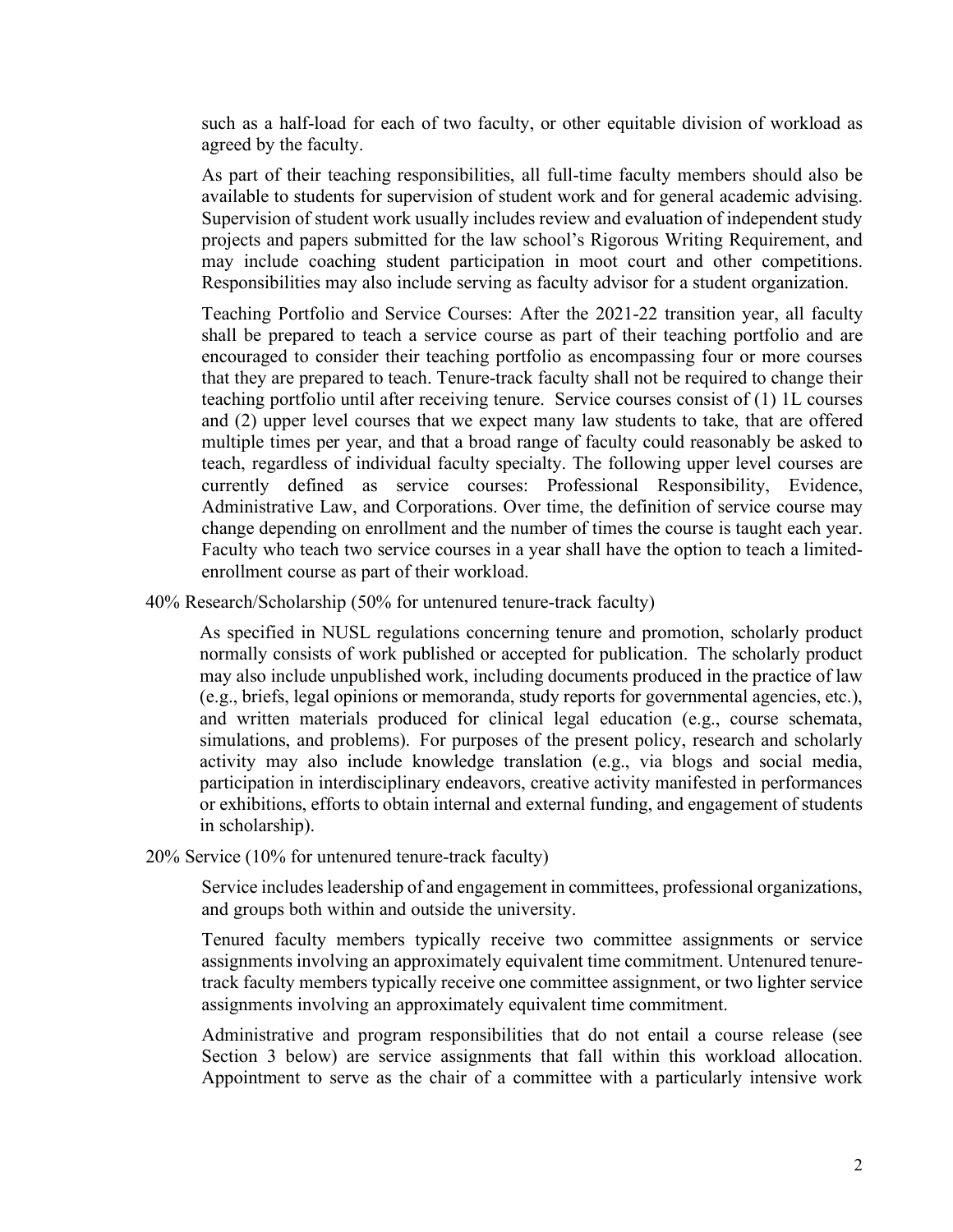schedule in a given year or to head a particularly demanding program, center, or institute may be treated as a single assignment equivalent to two standard committee assignments.

### B. **Full-Time Teaching Faculty and Clinical Faculty**

#### 60% Teaching

All teaching faculty and clinical faculty shall teach 16 to 18 credits per academic year, which may be averaged over two years. A first-year course of four or five credits is treated as the workload equivalent of six credit hours.

The presumption is that professors in the Legal Skills in Social Context Program teach two law offices during the fall and spring terms. The presumption is that clinical faculty will teach two terms of an eight-credit clinic with a limited enrollment of at least eight students each term. Teaching faculty and clinical faculty may teach a combination of clinical and non-clinical courses that satisfy the 16 to 18 credit requirement. Team-taught clinic courses are considered a full load for each professor in a clinical course, so long as each professor supervises and teaches a full load worth of students (that is, at least eight students). When a teaching faculty member's assigned teaching responsibilities involve academic instruction for students in class sessions without course credit (such as in the Academic Support Program), the teaching assignment is converted to credit hours for purposes of this workload policy, based on the time allocated.

Courses that meet the above requirements are on-load. Additional courses beyond the minimum required to meet both the credit and course minimums (including one and two credit courses) are an overload, with monetary compensation commensurate with credits. Team-taught courses are a partial load, ordinarily proportional to the number of faculty teaching, such as a half-load for each of two faculty, or other equitable division of workload as agreed by the faculty.

All full-time faculty should be available to students for supervision of student work and for general academic advising as a part of their teaching workload. Supervision of student work usually includes review and evaluation of independent study projects and papers submitted for the law school's Rigorous Writing Requirement, and may include coaching student participation in moot court and other competitions. Responsibilities may also include serving as faculty advisor for a student organization.

### 20% Professional Development

Teaching and clinical faculty members are expected to remain current in their fields, engage in professional development programs, and attend relevant conferences. Professional development activities may, but do not necessarily, include work involving research and scholarship as defined for tenured and tenure-track faculty. The proportional allocation of workload to professional development for teaching faculty members, including research and scholarship, reflects the scope of their responsibilities as teaching specialists in understanding and developing innovations in legal education and training students for evolving roles in the legal profession. Similarly, the proportional allocation of workload to professional development for clinical faculty reflects the scope of their responsibilities as teaching specialists with an emphasis on experiential education who are maintaining legal practice skills, updating their substantive knowledge and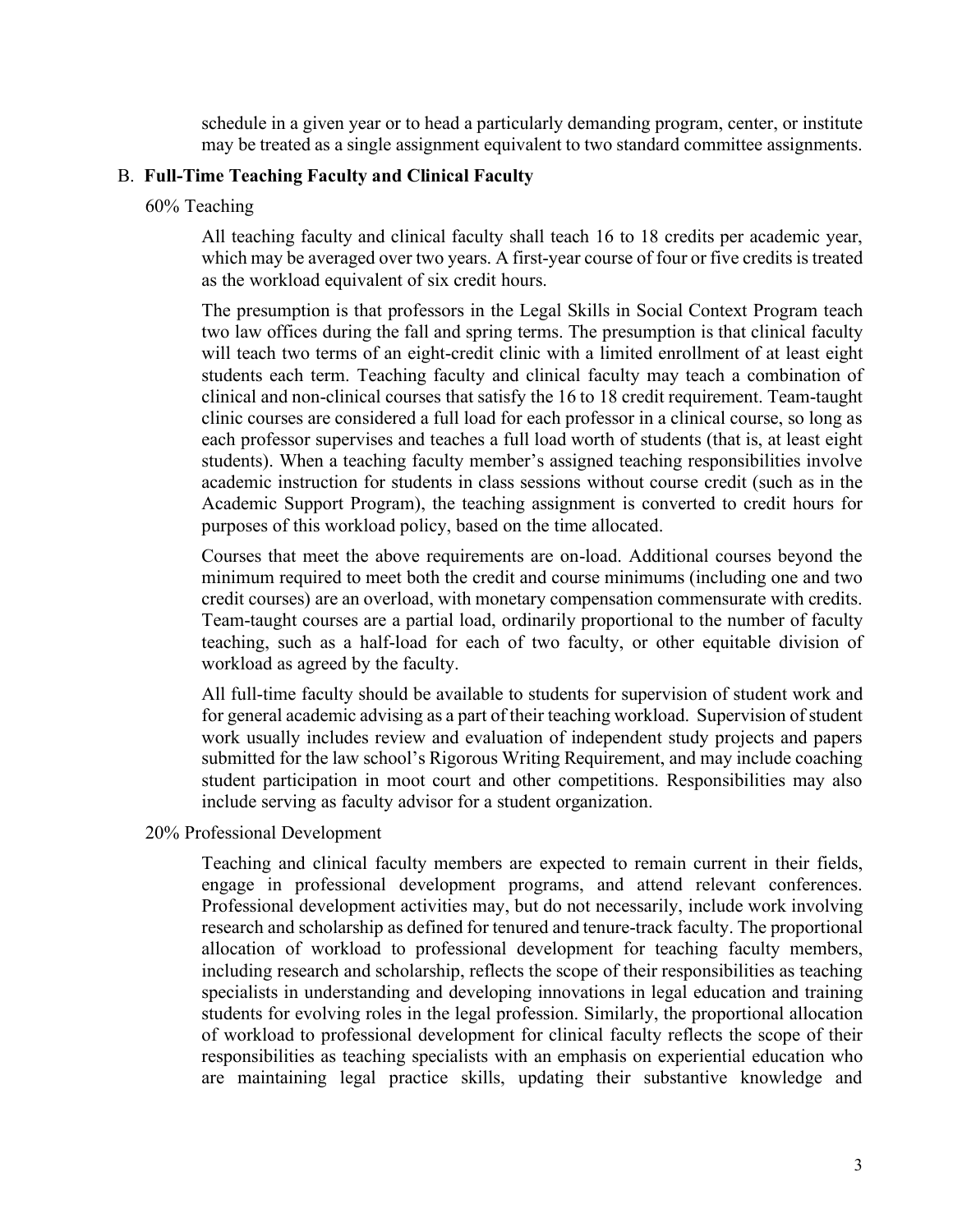participating in understanding and developing innovations in legal education and training students for evolving roles in the legal profession.

20% Service

Service includes leadership of and engagement in committees, professional organizations and groups both within and outside the university. Within the School of Law, teaching and clinical faculty typically receive two committee assignments, or service assignments involving an approximately equivalent time commitment. Administrative and program responsibilities that do not entail a course release (see Section 3 below) are service assignments that fall within this workload allocation. Appointment to serve as the chair of a committee with a particularly intensive work schedule in a given year or to head a particularly demanding program, center, or institute may be treated as a single assignment equivalent to two standard committee assignments. The proportional allocation of workload to service reflects the scope of teaching faculty responsibilities to explore innovations in legal education and to provide expertise as teaching specialists to committees, professional organizations, and groups as they respond to changes in the legal profession.

## C. **Other Faculty & Relevant Loads**

1. Professors of Practice

Professors of Practice have workload responsibilities similar to Teaching Faculty or Clinical Faculty, depending on the nature of their role, but specific duties may vary according to the terms of their contracts.

2. Research Professors

Research Professors have workload responsibilities defined by the terms of their contracts.

3. Full-Time Faculty with Joint Appointments

Faculty members holding joint appointments with other university units who have their tenure home in the School of Law will receive a workload reduction at the School of Law proportional to the percentage of their appointment in the other unit. The School of Law Dean and Associate Dean for Academic Affairs will engage in regular consultations with their counterparts in other academic units to ensure that the faculty members holding joint appointments are not subject to conflicting or excessive workloads, keeping in mind the nature of the faculty member's appointment. To accommodate curriculum needs and schedules in different units, as well as appointment percentages that do not readily lend themselves to proportional reduction on an annual basis, workload distributions may be shifted or otherwise adjusted as needed over multiple academic years. Jointly appointed faculty with their tenure home outside the School of Law will have a workload within the School of Law as determined by consultation between the deans of the respective academic units.

4. Full-Time Faculty with 50% or More Administrative Load

Full-time faculty with 50% or more administrative load are not covered in this workload policy. These positions include the Dean and the Associate Dean for Academic Affairs.

## D. **Summer Teaching**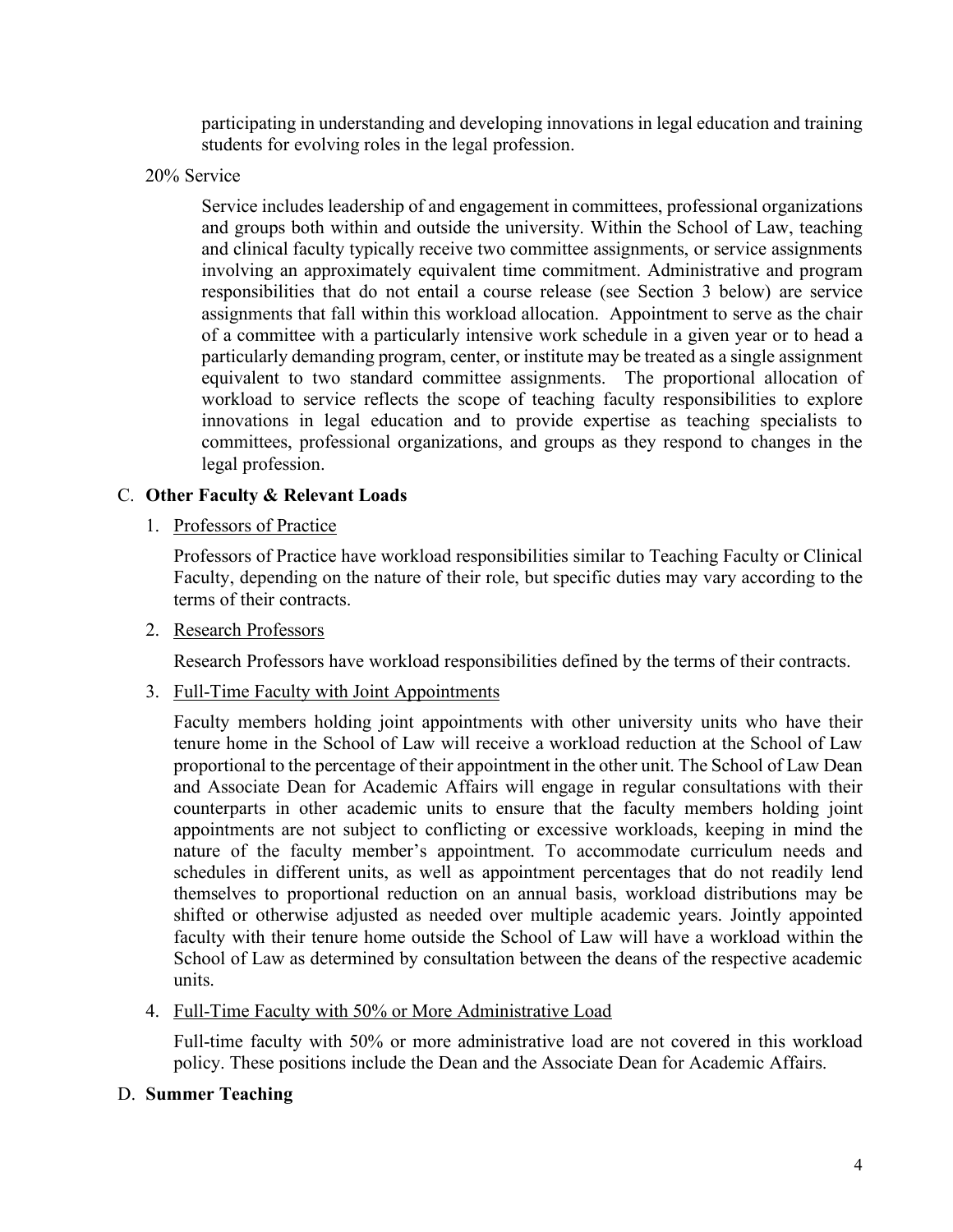- 1. One Term Off. All faculty who hold academic-year contracts are entitled to one term off from the workload responsibilities described above each academic year, which may be during any term of the School of Law's year-round schedule. The term off is scheduled in consultation with the Associate Dean for Academic Affairs and no faculty shall be required to teach more than four consecutive terms.
- 2. Summer Teaching Requirement. To ensure that the School of Law provides a year-round upper-level curriculum, all full-time faculty for whom summer teaching is appropriate given the nature of their teaching, are expected to be available to teach every fourth summer term. Faculty not asked to teach in a given summer that they were required to make themselves available shall make themselves available to teach in the summer term two years thereafter. This requirement shall be subject to the following transition policy:
	- (a) Summer 2020 faculty*.* Faculty who taught in Summer 2020 need not make themselves available for summer teaching until Summer 2024.
	- (b) Summer 2021 faculty.
		- (i) Faculty who did not teach in Summer 2020 will be expected to make themselves available for teaching in Summer 2021, consistent with the March 2018 Workload Policy. However, given the special needs of the 2021-22 transition year, fewer than the usual number of faculty will be asked to teach in Summer 2021. Voluntary requests to teach on-load in Summer 2021 will be considered if appropriate, given curricular needs.
		- (ii) Faculty who teach in Summer 2021 need not make themselves available for summer teaching until Summer 2025.
	- (c) Backup faculty for 2022 and 2023. Faculty who do not teach in Summer 2020 or Summer 2021 are expected to make themselves available to teach in either Summer 2022 or Summer 2023, at the discretion of the Associate Dean for Academic Affairs. Such faculty will be asked to teach only if summer on-load teaching is appropriate, given the nature of their teaching and curricular needs, and only if faculty volunteers are insufficient to ensure an appropriate amount of full-time teaching coverage. Faculty who teach in either Summer 2022 or Summer 2023 shall make themselves available for summer teaching in Summer 2026 or Summer 2027, respectively.
- 3. Summer Teaching Incentives.
	- (a) Clustering. Faculty who wish to teach on-load in the summer term more often than every fourth summer will be accommodated in that preference if possible to do so given curricular needs. Faculty who teach in a given summer will have the option to cluster their teaching load, so as to have two consecutive terms without teaching, subject to curricular constraints.
	- (b) Earning Release Credits.
		- (i) Summer Teaching: As an incentive to encourage summer teaching, any faculty who teaches a 3, 4, or 5 credit course in the summer shall receive 1 Release Credit. Faculty who teach a 6 to 8 credit course in the summer shall receive 1.5 Release Credits. A maximum of 2 Release Credits can be earned in one summer term.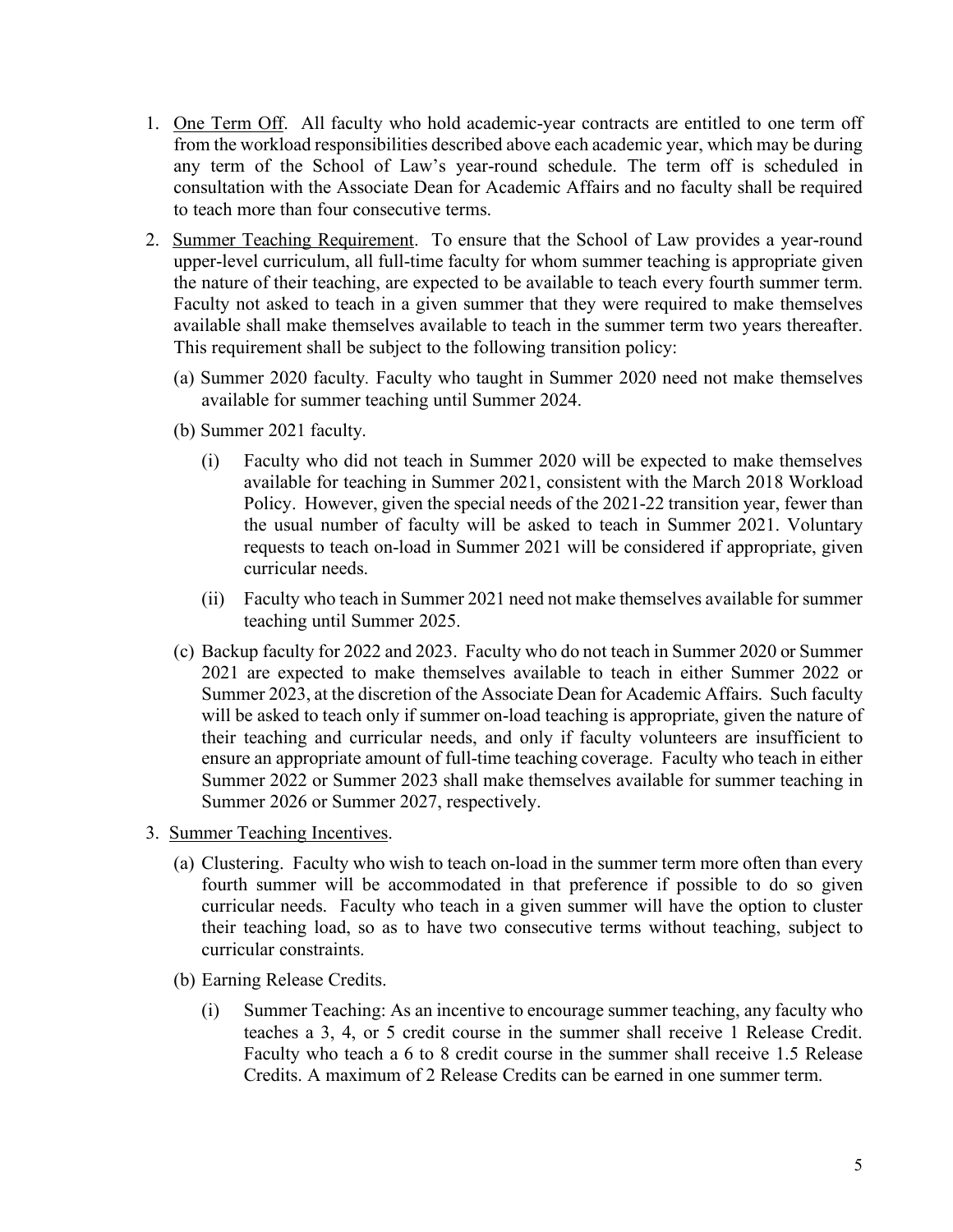- (ii) Overload Compensation: Any faculty who teaches a 1 or 2 credit course in any term as an overload may opt to receive Release Credit equivalent to the number of course credits they teach in lieu of monetary compensation.
- (iii) Maximum Release Credits: Release Credits accumulate until a faculty member has a maximum of 10 Release Credits or until the faculty has a request granted to exchange a designated number for a course release. If a faculty member has exchanged fewer than all of their accumulated Release Credits for a course release, the faculty member's unused Release Credits will persist.
- (c) Using Release Credits. Release Credits may be exchanged in a subsequent year for a course release if the release is consistent with curricular needs and is approved by the Associate Dean for Academic Affairs. Release credits are also subject to the following provisions:
	- (i) Release Credits shall be exchangeable for a course release on a one-to-one basis (Release Credits to course credits for a specific course), except that a course release from a 1L podium course shall require 5 Release Credits, regardless of the number of credits of the 1L podium course.
	- (ii) Any request to use Release Credits for a course release shall be made during the period in which the Associate Dean is discussing teaching assignments for that requested term with the faculty member, and shall be accompanied by a brief proposal about how the faculty member will reallocate the time that would otherwise be devoted to teaching the released course toward other aspects of their workload, as described in this policy.
	- (iii) A course release obtained under this provision shall not affect service obligations.
- 4. Reevaluation of Summer Teaching Requirement. In Spring 2023, the faculty shall assess the success of summer teaching incentives in ensuring that there are a sufficient number of fulltime faculty engaged in summer teaching and evaluate the feasibility of eliminating the obligation of full-time faculty to make themselves available for summer teaching every fourth summer. If the faculty determine that a summer teaching obligation is not required to fulfill programmatic needs, the summer teaching requirement shall be eliminated.

## **Section 3. Criteria for Modifications in Workload Responsibilities of Full-Time Faculty**

- A. Pre-tenure course releases: Untenured tenure-track faculty members receive one course release during their first year of teaching and a 50% release of their course load during an academic year prior to applying for tenure, the year and the course(s) to be determined in consultation with the Associate Dean for Academic Affairs.
- B. Significant administrative or other service responsibilities and other circumstances warranting workload modifications:
	- 1. The Associate Dean for Experiential Education, the Associate Dean for Research, the Associate Dean for Digital Strategy, and other faculty members with significant administrative responsibilities in a particular year may be given a release from a portion of their course teaching obligations.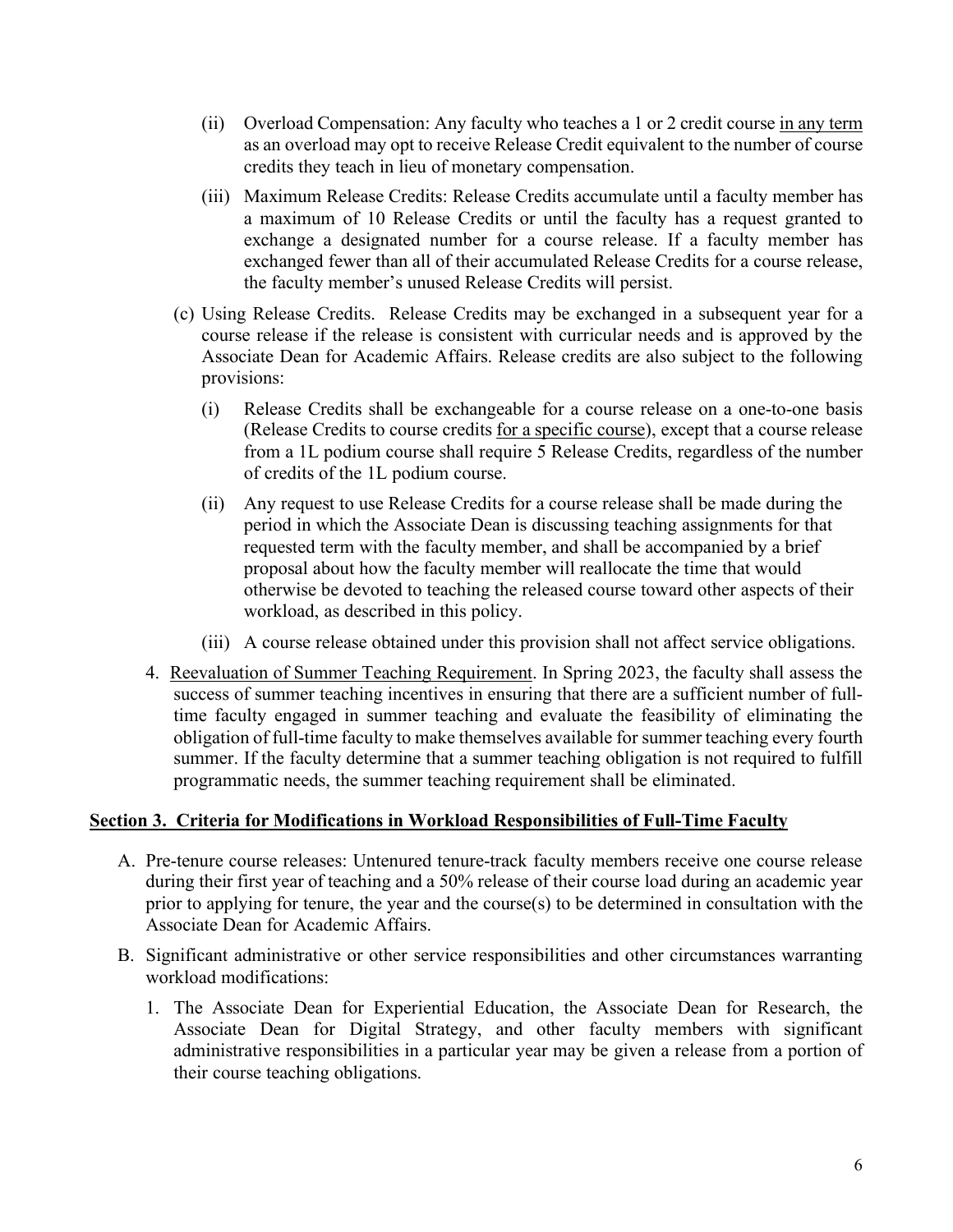- 2. Temporary workload modifications for full-time faculty members may also be made in order to accommodate other types of circumstances, such as retirement transition planning, developing a new course, or co-teaching a new course for the first time..
- 3. When assigning service duties on a year-by-year basis, including, but not limited to, committee chair designations, the Dean will take into consideration above-average teaching obligations that do not rise to the level of an overload, including new course preparation, unusually heavy teaching-related duties (which may include a joint appointment in a school with a higher teaching load), and/or a temporary acceptance of a teaching load that includes more than one service course. This provides flexibility to acknowledge differences in teaching load that may be desirable for course scheduling and leave some faculty with more time to devote to service than others.
- C. Overload teaching: After meeting their teaching requirements under this workload policy, faculty members may arrange with the Dean and Associate Dean to teach an overload of courses and/or credits for monetary compensation. Such overload may include the teaching of short courses and intensive courses outside of the regular programming.
- D. Course buy-outs: A faculty member may apply to the Dean to buy out an assigned course.
- E. Sabbatical leaves: In accordance with the procedures in the Faculty Handbook, tenured faculty members may apply for a sabbatical leave.
- F. Professional leaves: In accordance with the Faculty Handbook, full-time faculty members may apply for a professional leave. The specific conditions of such professional leaves are determined on an individual basis. A professional leave results in a proportional reduction of workload responsibilities based on the amount of time allocated to the leave.
- G. Other leaves: In accordance with the Faculty Handbook or other University policies, which are available on the University Policy Page, full-time faculty members are eligible for certain types of paid time off, including sick time, which accrues based on number of years of completed service, or other parental, family, or medical leaves. In addition, pursuant to the Policy on Leaves of Absence, full-time faculty members may obtain certain unpaid leaves of absence. When these paid and unpaid leaves will involve a significant absence from work, assigned workload responsibilities in the academic year are reduced, based on the time allocated to the leave or series of leaves.
- H. Parental teaching relief: In accordance with the University's Policy on Parental Teaching Relief, faculty who become parents are eligible for a one-term course load reduction without a reduction in salary or benefits, in addition to any paid medical leave or unpaid family leave. The scheduling of the course reduction is arranged with the approval of the Dean and in consultation with the Associate Dean for Academic Affairs.
- I. Single Year Options: In support of institutional objectives, on an individual basis in any given year, the Dean (or by delegation, the Associate Dean for Academic Affairs), may negotiate with an individual faculty member variations to these expectations, including, but not limited to:
	- 1. Teaching one of the three required 3- or 4- credit courses outside the law school; and